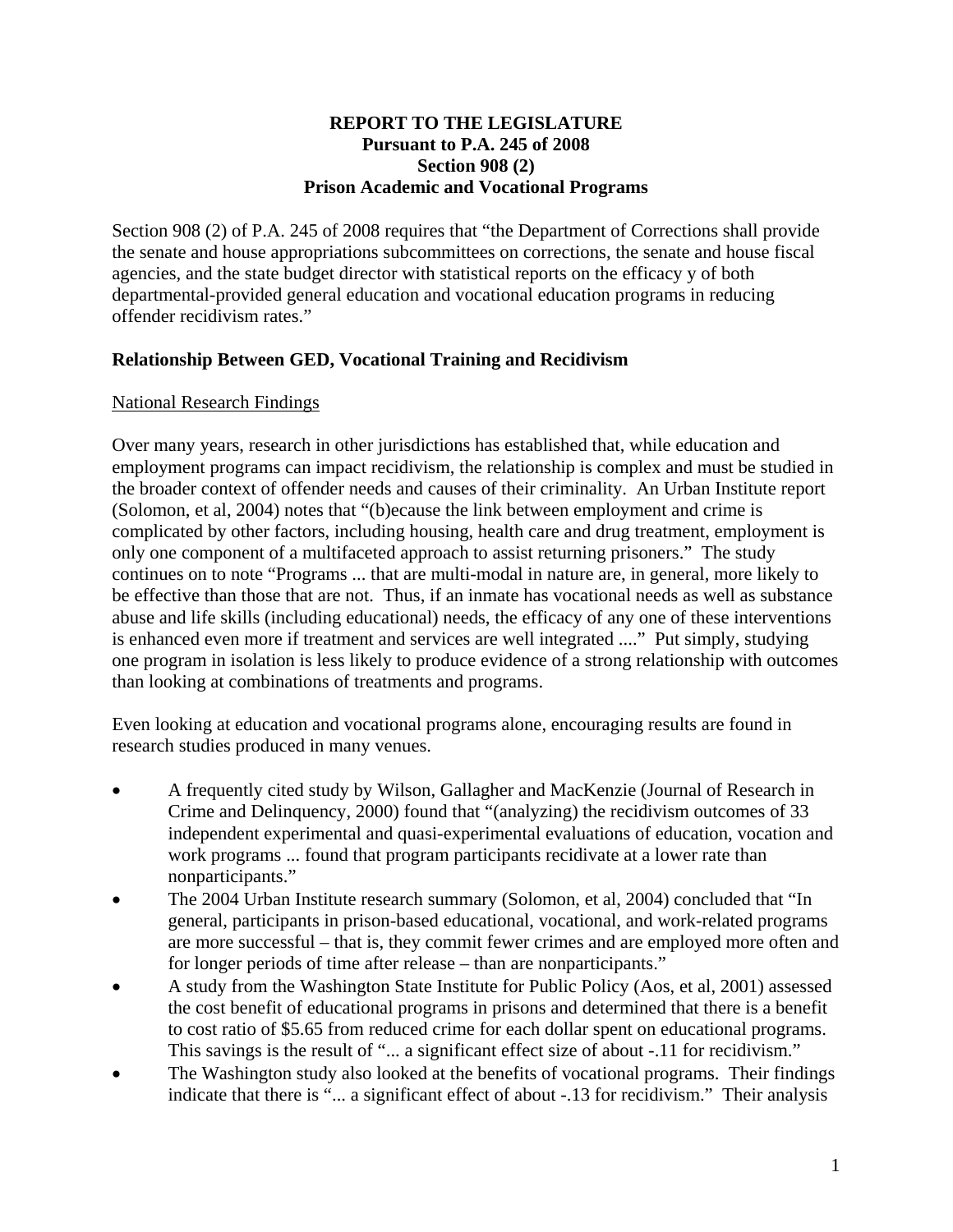translates that effect in "... a combined taxpayer and crime victim benefit of \$7.13 for every dollar spent."

- A Texas study (Gerber and Fritsch, 1994) found that "research shows a fair amount of support for the hypothesis that adult academic and vocational programs lead to ... reductions in recidivism and increases in employment opportunities."
- A research summary from the New York University Law School (Bushway, 2003) notes the importance of programs considered together. "The effects of work programs and training programs are roughly equivalent." The summary goes on to note "... the studies with the largest employment effect tended also to have the largest reduction in recidivism." Regarding the importance of programs targeted at offender attitudes, motivation and thinking patterns, the study states "Any program that hopes to cause large scale change must focus on changing an individual's preferences or fundamental orientation changes."

# Michigan Findings

The following information relates only to the relationship between academic and vocational programs and recidivism. For reasons outlined above, these simple associations between single programs and ultimate outcomes should be viewed with caution because they fail to fully capture the true complexity of factors that determine success or failure on parole.

Per Section 408 of Public Act 245 of 2008, the department is required to measure recidivism for at least a three year period following release from prison. A standardized three-year follow up period requires that offenders released from prison only up through the end of Calendar Year 2005 be included for the assessment of recidivism. The first cohort of MPRI cases began being released in late 2005 so, at this point, there are not a sufficient number of cases with a three-year follow period to allow for reliable assessment of the relationship between MPRI, education, vocational programming and others factors and offender outcomes. As a result, this report contains a summary of the general relationship between academic and vocational programs and recidivism from a previously conducted report on a sample of 2002 parolees. Future reports will assess recidivism outcomes relative to programs and MPRI once a sufficient number of cases with full follow up periods have accumulated.

# Design and Methodology

Results reported in the table below include 547 Prisoners who paroled in September and October 2002. Half the sample consists of parolees that had a completed vocational program. The remainder of the sample is comprised of an equal sized random sample of parolees from the same period who had no vocational program completions. Educational and Vocational data were obtained from OMNI, OETS, and prisoner files for prisoners paroled during this period and matched to cases in this report to determine their educational and program completions. Then vocational program completions were reviewed. A review of OETS vocational data showed that there was a need to supplement and check the OETS data by the review of physical files. Recidivism was measured over a standard two year follow up period.

# Limitations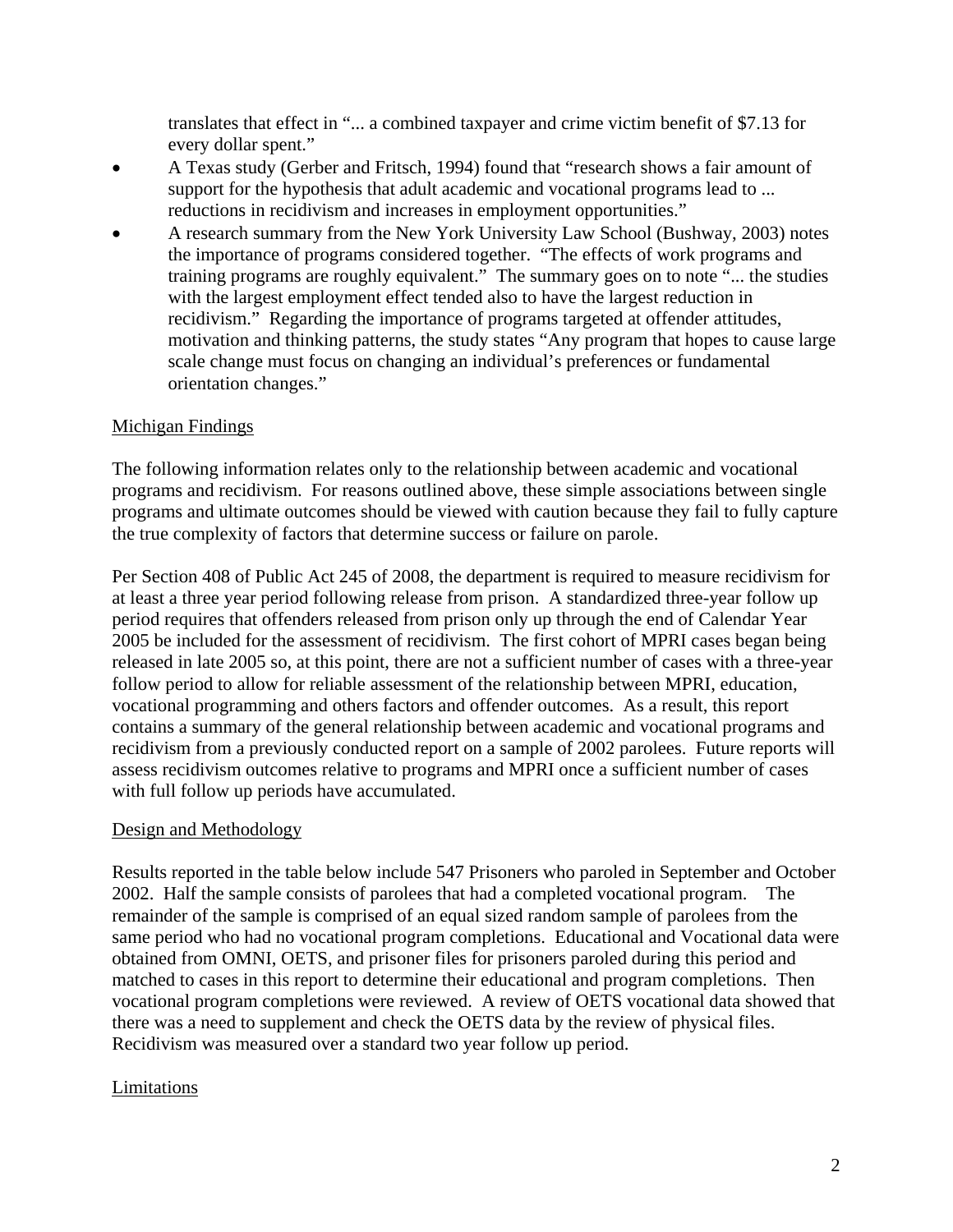This report was limited to reviews of academic and vocation programs and does not consider other barriers to community transitions such as substance abuse, mental illness, and other confounding factors. For example, over half of the parolees in this report had indicators for substance abuse dependence. Because the offender Education Tracking System (OETS) was not implemented until July 2004, data on GED and vocational programs was in large part collected from paper files. In addition, standards for program completion were not clear during the entire period reviewed. These standards are being refined and clarified on an ongoing basis as OETS usage expands. Also, the effectiveness of OETS is dependent on the roll out of the Offender Callout Management System (OCMS) data base. The Department of Information Technology (DIT) developed OCMS and OETS to run complementarily. Thus, OETS will run more efficiently and accurately upon the complete implementation of OETS statewide.

#### Findings

Table 1 shows comparative recidivism rates for parolees that completed GEDs while in prison, those that completed at least one vocational program during their incarceration and parolees that completed both a GED and vocational programming.

Findings indicate that offenders that completed a GED during their incarceration had a lower recidivism rate (48.3% vs. 48.7%) than the overall baseline rate. Similarly, offenders that completed a vocational program showed improvement over the baseline rate. Perhaps most significantly, offenders that completed BOTH a GED and a Vocational program showed the greatest improvement over the baseline. This result is consistent with the discussion earlier regarding the complexity and interrelationship between offenders' needs. In this case, the combined effect of two programs exceeds the benefit from either program alone. As MPRI implementation moves forward and more of offenders higher level needs (e.g. housing, Substance Abuse treatment) are addressed along with educational requirements, these results are almost certain to show marked improvement.

| Table 1                                                           |
|-------------------------------------------------------------------|
| Comparison of Recidivism Rates for GED, Vocational, and Baseline* |
| <i>Section 908 (2)</i>                                            |

|               | <b>GED Completed</b><br><b>During Current</b><br><b>Term</b> | <b>Vocational</b><br>Program<br>Completed<br>during current<br>term | <b>Both GED and</b><br><b>Voc Program</b><br>completed during<br>current term | <b>Overall Baseline</b><br><b>Recidivism Rate</b> |
|---------------|--------------------------------------------------------------|---------------------------------------------------------------------|-------------------------------------------------------------------------------|---------------------------------------------------|
| No Recidivism | 51.7%                                                        | 53.9%                                                               | 54.4%                                                                         | 51.3%                                             |
| Recidivism    | 48.3%                                                        | 46.1%                                                               | 45.6%                                                                         | 48.7%                                             |
| Total         | 100%                                                         | 100%                                                                | 100%                                                                          | 100%                                              |

\* Based on a sample of offenders paroled in September and October 2002